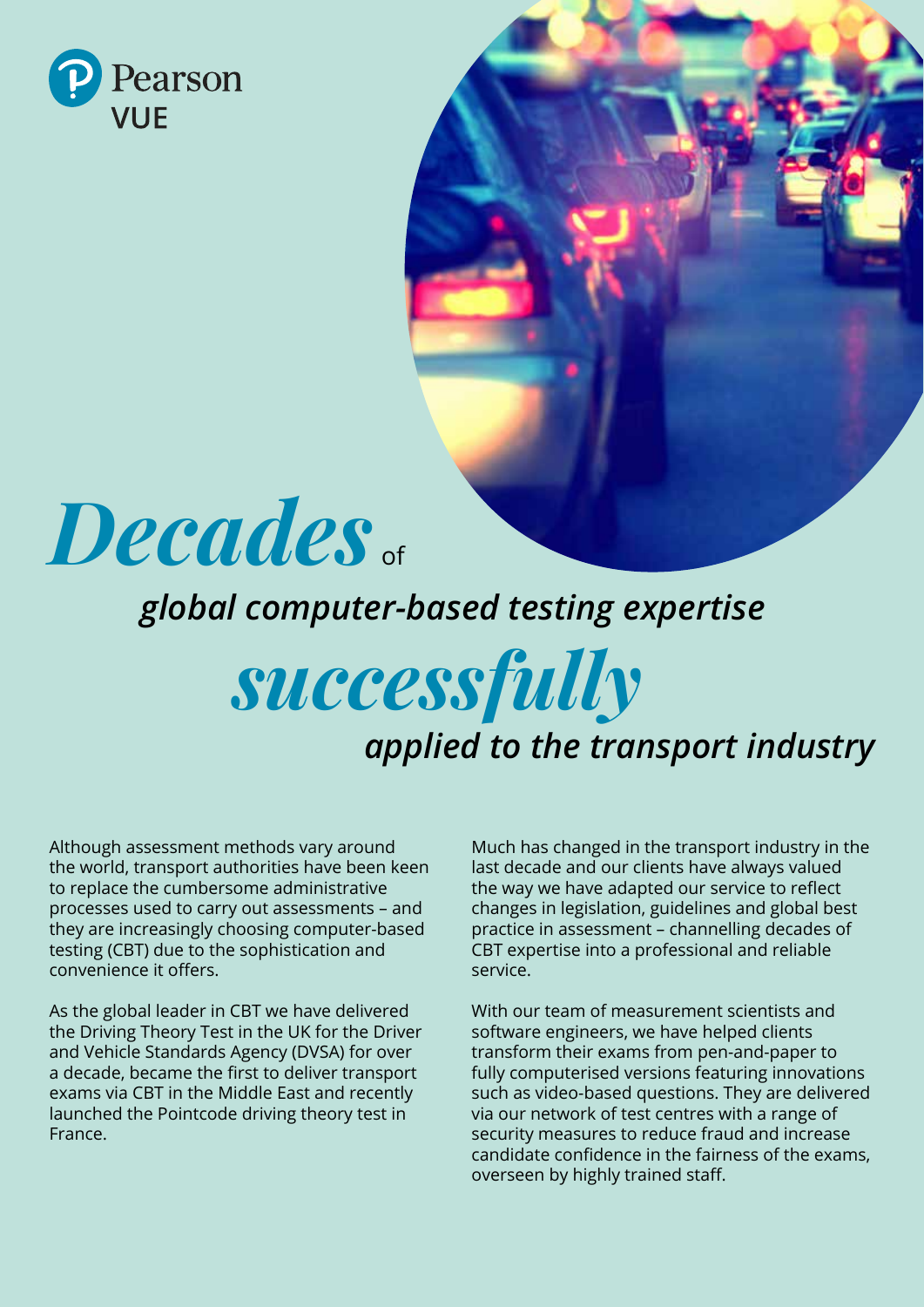Great Britain's roads are among the safest in the world. But there's still more that we can do to keep road users safe - particularly newly-qualified drivers. Making sure that the test better assesses a driver's ability to drive safely and independently is part of our strategy to help every driver through a lifetime of safe driving. **99** 

**Gareth Llewellyn,** DVSA chief executive

#### **Celebrating delivery of 20 million DVSA driving theory tests**

Since we began our partnership with the DVSA in 2004, we have delivered more than 20 million computer-based driving theory tests through our nationwide network of highly secure test centres in the UK. There has been a corresponding improvement in general road safety during that period, with deaths caused by road accidents in Great Britain falling by more than half from 3,221 in 2004 to 1,411 in 2016.<sup>1</sup>

Transforming the Driving Theory Test from pen-and-paper to CBT allowed innovative features such as the incorporation of video footage to measure learner drivers' ability to spot developing hazards on the road.

#### **Pointcode exam launched in France**

Impressed with our track record in the transport industry, France's Ministry of the Interior (MoI) selected Pearson VUE to deliver the driving theory test and our Pointcode service was launched across France in April 2017.

Like the UK test, the French driving theory test also incorporates video but it is used to assess knowledge of road signs and markings rather than reacting to hazards.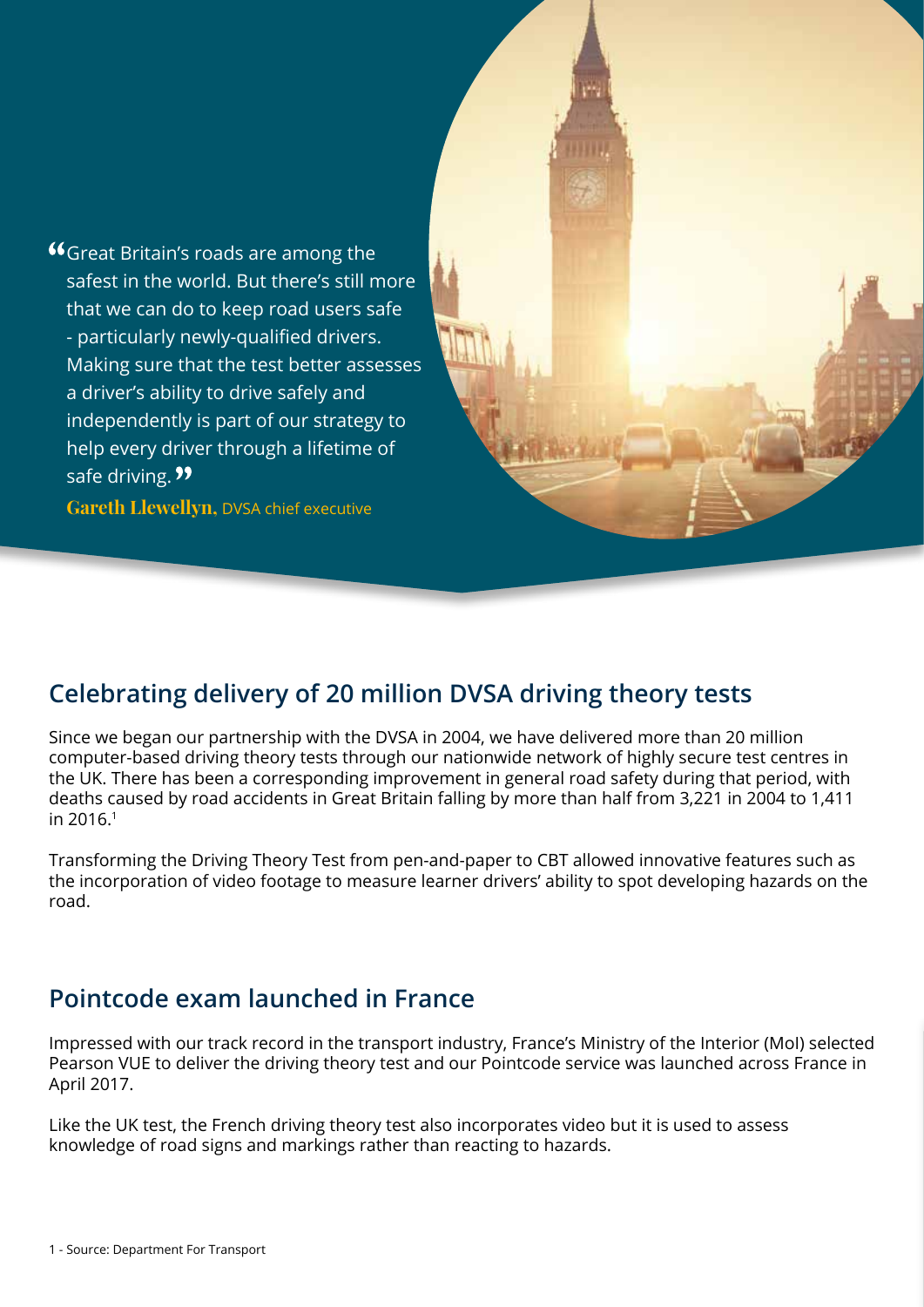Both candidates and driving schools appreciated the consistent testing environment we offer – with good desk spacing and the provision of large computer screens rather than tablets so that the questions and video footage can be seen clearly.

When an exam is upgraded from pen-and-paper to CBT, we recognise the importance of making sure candidates are prepared for the computerised format of the new test so that they are ready for the big day. To assist, we created and launched a free mobile app in France, Pointcode Officiel, to help achieve this with sample questions and even a video walkthrough showing what to expect in the exam room, along with a preparatory checklist.

Pointcode is the culmination of our experience as global leader in professional assessment resulting in a local, convenient and easy-to-access service. We are experts in delivering pioneering computer-based tests for the transport industry which have benefited both our clients and their candidates while at the same time supporting national initiatives to reduce road deaths.<sup>99</sup>

**Matthew Poyiadgi,** Vice President EMEA, Pearson VUE

#### **First computer-based transport test in the Middle East**

Embracing technological innovation, the Roads and Transport Authority for Dubai (RTA) sought an advanced and comprehensive assessment solution. As a result, we became the first company in the world to deliver a computer-based testing solution for the transport industry in the Middle East.

Previously, RTA test candidates undertook a traffic sign test to demonstrate their knowledge, but this did not measure actual driving theory. The test we deliver incorporates a comprehensive assessment of driving theory, allowing confidence that candidates who pass have the required knowledge.

We are very proud to be the first authority in the Middle East to offer driving assessments via CBT. By partnering with Pearson VUE to offer innovative, flexible delivery we have cemented our status as the region's leading transport authority.<sup>99</sup>

**Ahmed Hashem Bahrozyan,** CEO of the RTA's Licensing Agency